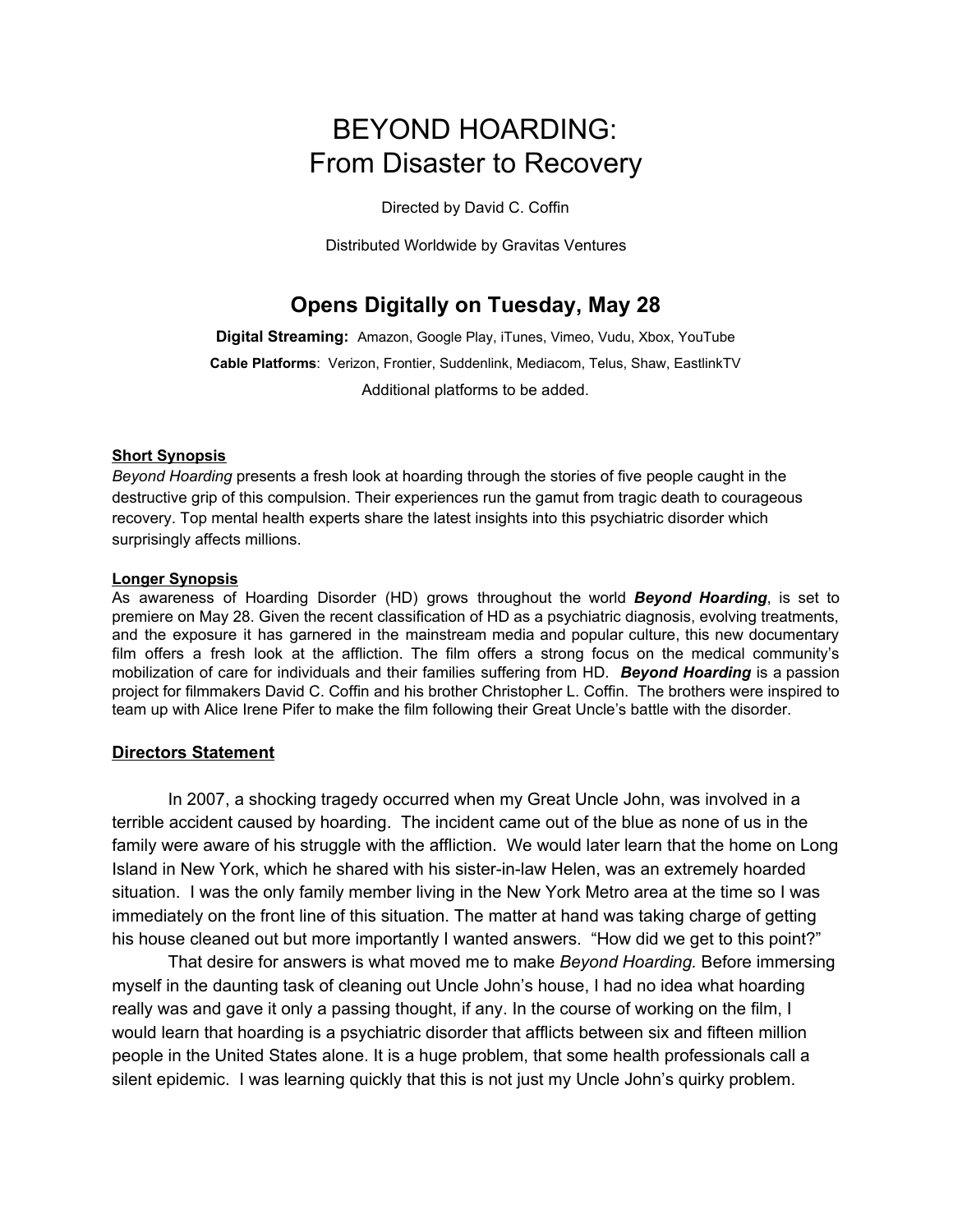He was a well-groomed, kind, elderly man who looked & behaved normally at family get-togethers in Ohio. So when I arrived at his home, it was astonishing. His house looked as if someone had taken the contents of a landfill, pulled the roof off, dumped in the contents, and put the roof back on. Obviously, he went to great lengths to hide his hoarding, which I have since learned most people with the affliction often do.

Having worked in broadcast news most of my professional life, my instinct was to hire a camera crew to film the two-day clean-up. We needed to document what we found for legal reasons plus I thought that there was a compelling story here that I would follow-up on at some point.

In 2015, an opportunity presented itself to focus on this story again. I reached out to Alice Irene Pifer, an old colleague and award-winning producer to team with me. Once Alice and I dove into this issue, and learned about the many dimensions of hoarding disorder from leading mental health experts, we decided to expand the film to include more than the story of my Uncle.

Ultimately, *Beyond Hoarding* tells the stories of five people who are at different stages of hoarding disorder involving everything from disaster to recovery and the struggles in-between. It focusses on the impact on family, friends and loved ones — the intense ripple effect of hoarding with communities and neighbors causing stress, anger, and anguish.

I hope my experience with my Uncle and this film can be the starting point for other people and their families. A starting point to understanding that Hoarding Disorder is a mental health issue and that there is effective treatment out there that can help people reclaim their lives.

David C. Coffin

# **Key Bios**

#### Filmmakers

#### DAVID C. COFFIN:

Dave Coffin is currently an independent video content producer/editor. He has produced, directed and edited content for [Bloomberg.com](http://bloomberg.com/) and [Businessweek.com](http://businessweek.com/) for both news and advertiser custom content. He has been a producer/editor for ABC News, CBS Radio, NPR, PBS and BBC Radio. He has taught audio and video production, post-production and theory at Columbia University's Graduate School of Journalism and the Fashion Institute of Technology.

#### ALICE IRENE PIFER:

Alice Irene Pifer is a journalist and filmmaker. She was a Producer at the ABC News program, *20/20* for twenty years. There she reported on a variety of topics including health, science, human rights, and social & racial issues. Pifer received over twenty awards for her reporting at *20/20* including two Emmy Awards. She's also Co-Editor of *The Authentic Voice: The Best Reporting on Race and Ethnicity* (Columbia University Press, 2006), a teaching tool consisting of a textbook, DVD and website [\(www.theauthenticvoice.org\)](https://eur01.safelinks.protection.outlook.com/?url=http%3A%2F%2Fwww.theauthenticvoice.org%2F&data=02%7C01%7C%7C9b446a344c774577559108d6c92aad15%7C84df9e7fe9f640afb435aaaaaaaaaaaa%7C1%7C0%7C636917582828542246&sdata=XGhqGoXM%2F5Lpf1M2l2XP5Kay4lreZ4%2FUT5KuhiBQ7w0%3D&reserved=0). She has worked as an Adjunct Professor of Journalism at The Columbia University Graduate School of Journalism and was a Nieman fellow at Harvard University in 1995-96.

CHRISTOPHER L. COFFIN: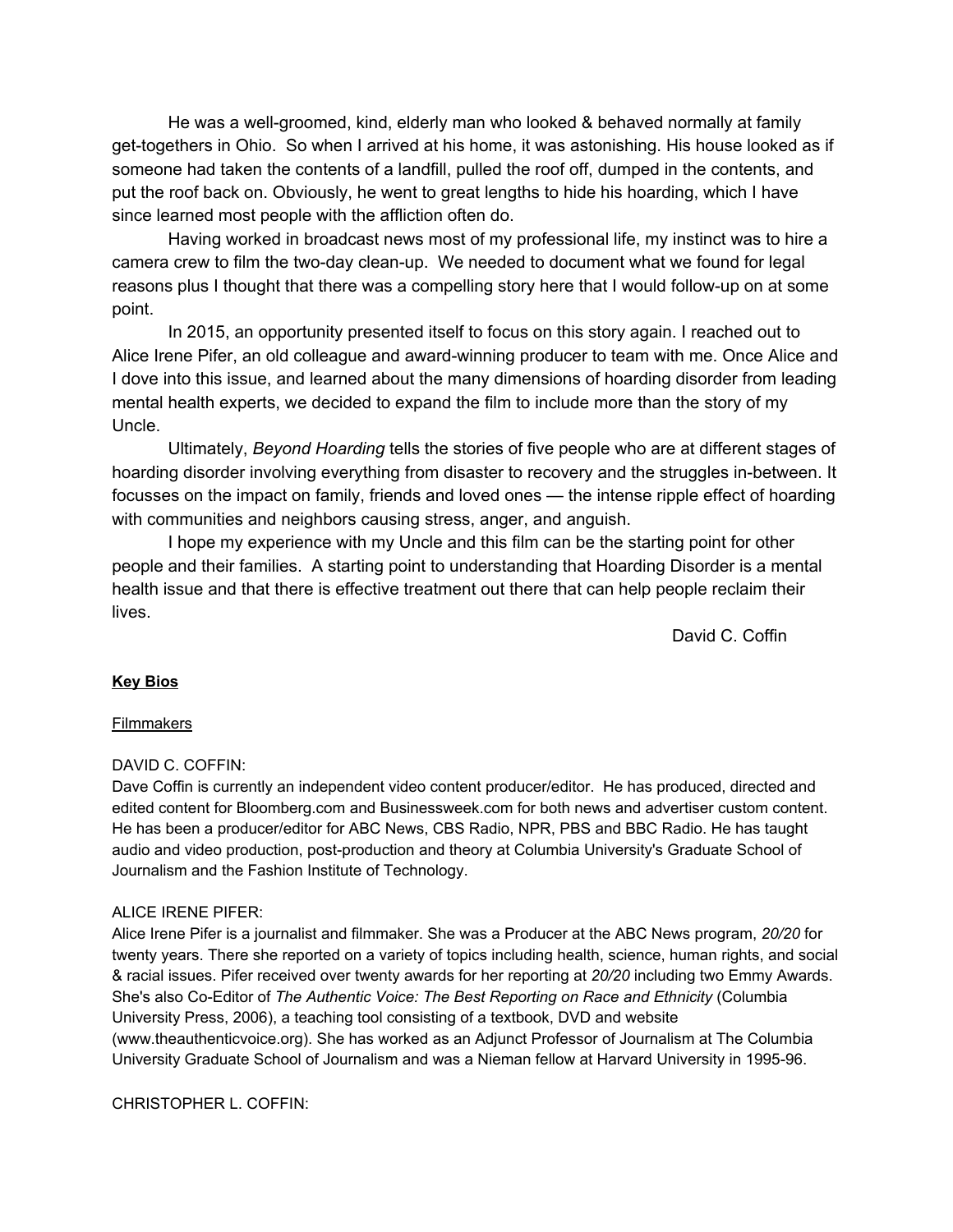Christopher Coffin is a partner in a major law firm in Louisiana. He has a deep knowledge and wide breadth of experience in the health field particularly litigating cases involving defective pharmaceuticals and medical devices, environmental contamination, product liability and consumer fraud claims. He has participated in multiple class action lawsuits and has represented thousands of individuals all over the country.

#### Film Subjects

#### RANDY O. FROST, PhD - Smith College

Randy O. Frost received his doctorate from the University of Kansas in 1977 and is the Harold and Elsa Siipola Israel Professor of Psychology at Smith College. He has published more than 160 scientific articles and book chapters on hoarding and related topics. His work has been funded by the Obsessive Compulsive Foundation and the National Institute of Mental Health. Frost serves on the Scientific Advisory Board of the International OCD Foundation. He has co-authored several best-selling books on hoarding, and his research has been featured on a variety of television and radio news shows, including *20/20 Downtown*, *Good Morning America*, *The Today Show*, *Dateline*, National Public Radio (general news as well as the award-winning program *The Infinite Mind*), CBS Sunday Morning, BBC News, and the Canadian Broadcasting Company's *The Nature of Things*. He has also consulted with various hoarding task forces around the world and has given hundreds of lectures and workshops on the topic in the U.S. and internationally.

#### GAIL STEKETTE, PhD, Boston University

Dr. Steketee, a member of the faculty since 1986, was appointed Dean of the Boston University School of Social Work in 2008 after serving as Dean ad interim for three years. Her practice and scholarly focus is on the Symptoms and treatment of hoarding disorder including difficulty discarding, clutter, and excessive acquiring; community interventions for hoarding; cognitive and behavioral treatments for OCD and OC spectrum conditions; family aspects of OCD and hoarding. From 1996 to 1999, she served as the School's Associate Dean for Academic Affairs. Dr. Steketee has conducted research and taught on cognitive and behavioral treatments for anxiety disorders. She has conducted NIMH-funded research on behavioral and cognitive treatments for obsessive compulsive disorder (OCD) and body dysmorphic disorder (BDD) with colleagues from the University of Pennsylvania and Mass General Hospital. Her current research focuses on assessment and treatment of hoarding disorder in adults with colleagues at Smith College and Hartford Hospital. She has published extensively in these areas, including over a dozen books and numerous articles and chapters. She serves on the scientific advisory board of the International OCD Foundation and has been a board member of the National Association of Deans and Directors of MSW programs. She is an elected Fellow and current Vice President of the American Academy of Social Work and Social Welfare (AASWSW) and was elected president of the Association for Behavioral and Cognitive Therapies (ABCT) for 2016-17. Her practice and scholarly focus is on the Symptoms and treatment of hoarding disorder including difficulty discarding, clutter, and excessive acquiring; community interventions for hoarding; cognitive and behavioral treatments for OCD and OC spectrum conditions; family aspects of OCD and hoarding.

#### JESSE EDSELL-VETTER - Intervention Coordinator, Metro Housing Boston

Jesse Edsell-Vetter heads up Metro Housing Boston's hoarding training program. The program started in 2006 and has assisted residents throughout Greater Boston, from those who are homeless to homeowners, to address their hoarding behaviors and sanitation concerns. They take a unique case management approach to hoarding intervention. Edsell-Vetter and his team serves multiple roles: one, as a coach for the person with hoarding, helping them to adjust their behavior and live in a safer, more sanitary home; and two, as a convener of all parties who need to be involved to make that happen, including the person's landlord, representatives from the municipality, and local courts, if the client is being evicted. The result is a comprehensive plan to ensure that the client has everything they need to succeed in the program.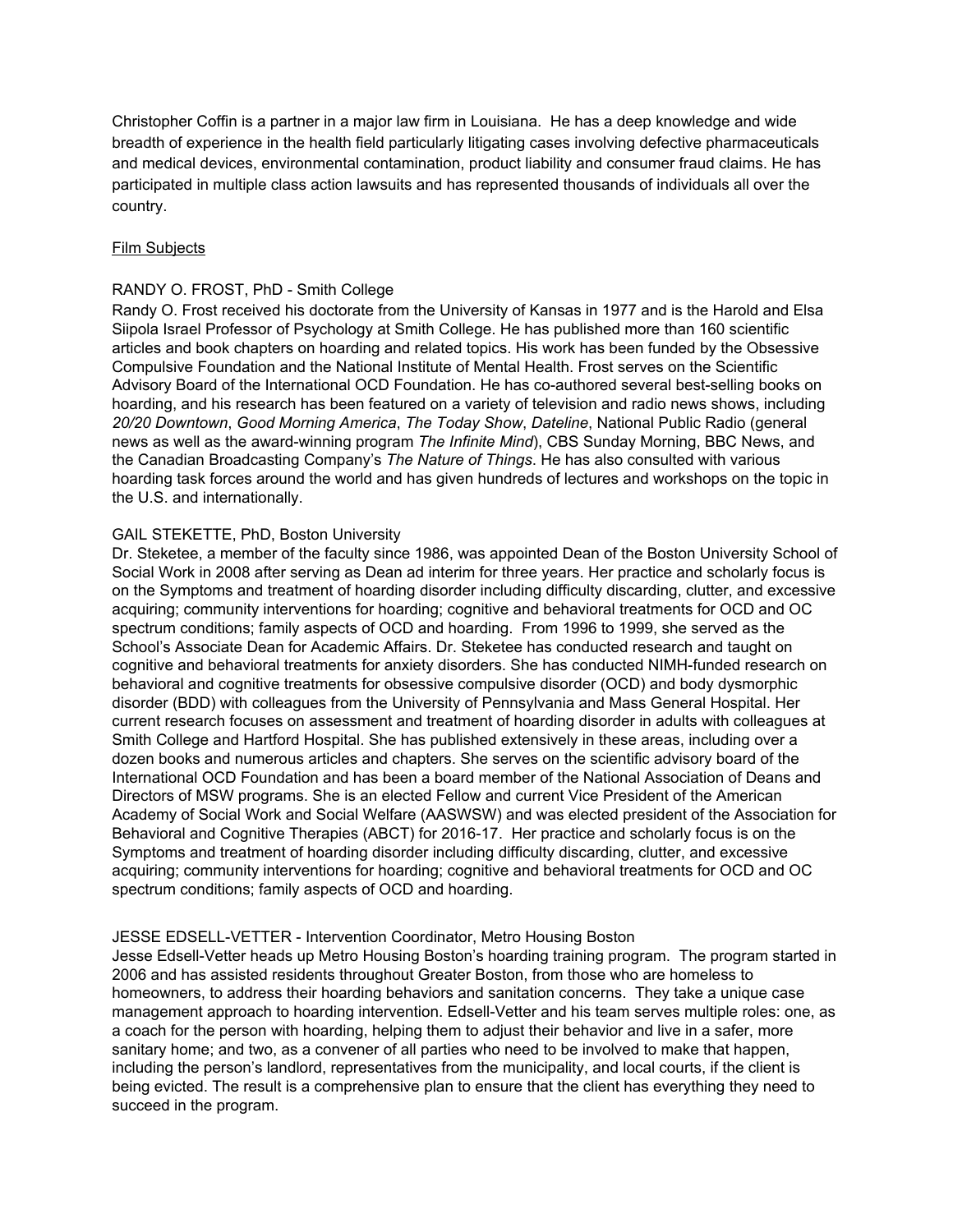#### PETER MCINTYRE

New England based resident battling with disorder and in recovery.

# **Facts about HD**

There is tremendous ignorance about hoarding. It's typically seen as mere sloppiness and laziness but it's actually a psychiatric disorder that can be treated.

Hoarding Disorder (HD) is surprisingly common. An estimated six to fifteen million people suffer from HD at a diagnosable level—2-5% of the U.S. population.

*Beyond Hoarding* illustrates just how distressed family and friends often become due to the "ripple effect" of HD. They try to keep their loved ones who are caught in the hoarding vortex of stuff, squalor and danger, safe from injury, eviction, and worse.

Genetics, brain dysfunction, and life experiences **all** contribute to Hoarding Disorder, according to leading mental health experts on HD. The causes are complex and particular to each person.

People who hoard often hide their problem by keeping people out of their homes. They often feel ashamed and fear disapproval. One expert says HD is "probably a hidden epidemic."

Hoarding does not always result in filth. Some people with HD keep clean homes – but they are overfilled with stuff to the point of dysfunction and danger.

#### **Key Subects in the Film**

Catherine Ayers, PhD Division Director, Mental Health Clinics, University of California, San Diego

Helen Chiarello Family Member

David Coffin Family Member

Jesse Edsell-Vetter Hoarding Intervention Coordinator Metropolitan Boston Housing Partnership

Alan and Hillary Estner Neighbors of People with Hoarding Disorder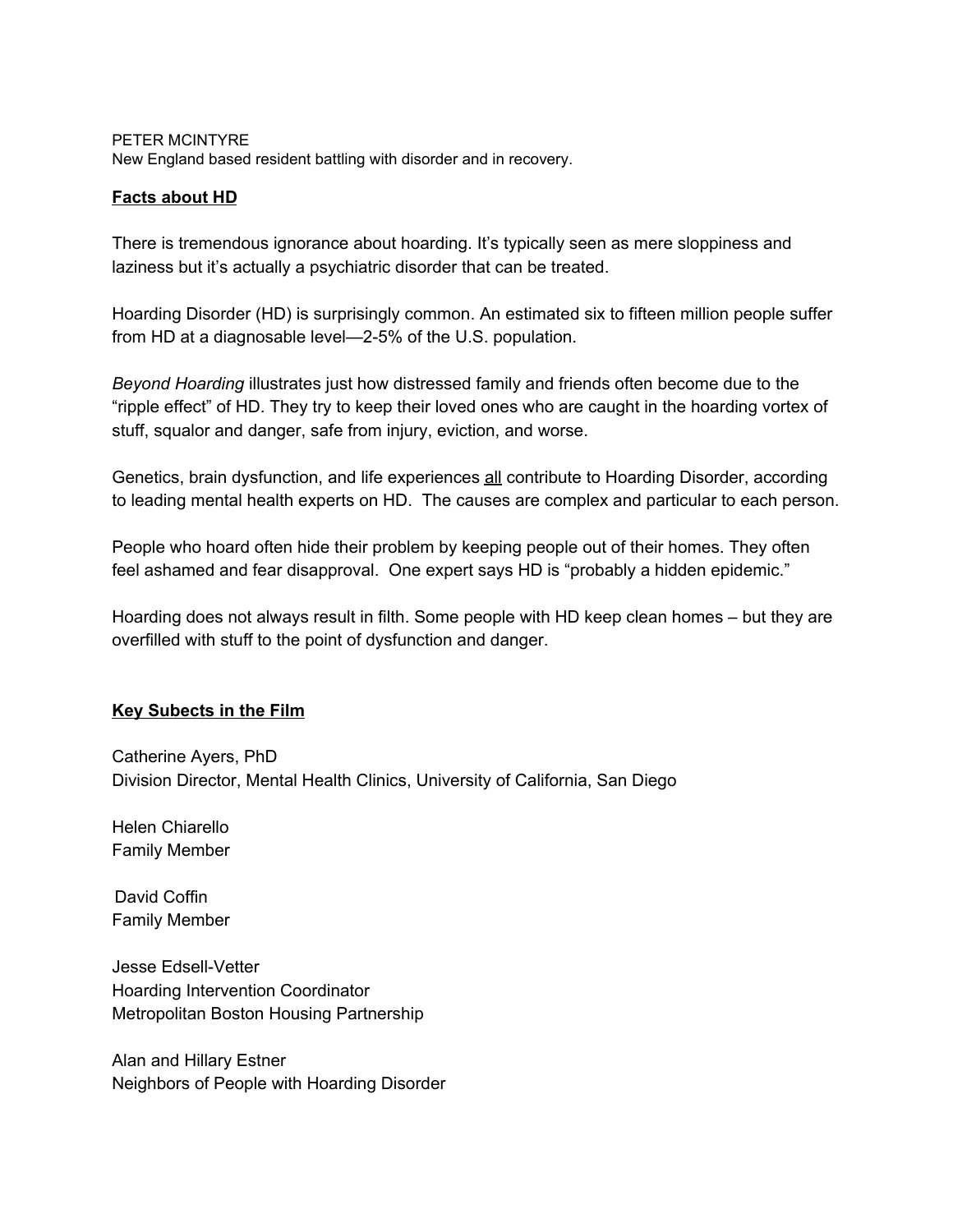Randy Frost, PhD Co-Author of "Stuff: Compulsive Hoarding and the Meaning of Things"

Bob Green Struggles with Hoarding Disorder

Peter McIntyre Struggles with Hoarding Disorder

Terri Parks In Recovery from Hoarding Disorder

Jennifer Sampson, PhD Co-Founder & Executive Director of The Hoarding Project

Sanjaya Saxena, MD Professor of Psychiatry, University of California, San Diego

Gail Steketee, PhD Co-Author of "Stuff: Compulsive Hoarding and the Meaning of Things"

Cindy Stevens Family Member

# **Quotes from the Film**

*"I think the number one most important message that any of us can get out to the public is that hoarding disorder is, in fact, a neuro-psychiatric disorder and secondly that it's treatable.* What it is not is laziness! What it is not is an unwillingness to get with the program and live *correctly and clean up your house. It's that these folks really can't do that without the proper treatment. And the approach of simply trying not to have it, doesn't work anymore than trying not to have a broken leg."*

*"So people tend to put the focus on clutter and one thing we're trying to de-emphasize is clutter. Clutter is the external manifestation of the disorder. You can go into someone's house with a cleaning crew clean out all the clutter make their home spotless, immaculate. You haven't' change their disorder at all."*

*"We should be all thinking of hoarding disorder in very much the same way as we think of, quote, neurological disorders, such as epilepsy or Parkinson's disease. And for hoarding disorder, about 50% of the risk appears to be due to genetic factors. So hoarding tends to run in families very strongly."*

> Sanjaya Saxena, MD (Professor of Psychiatry, University of California, San Diego)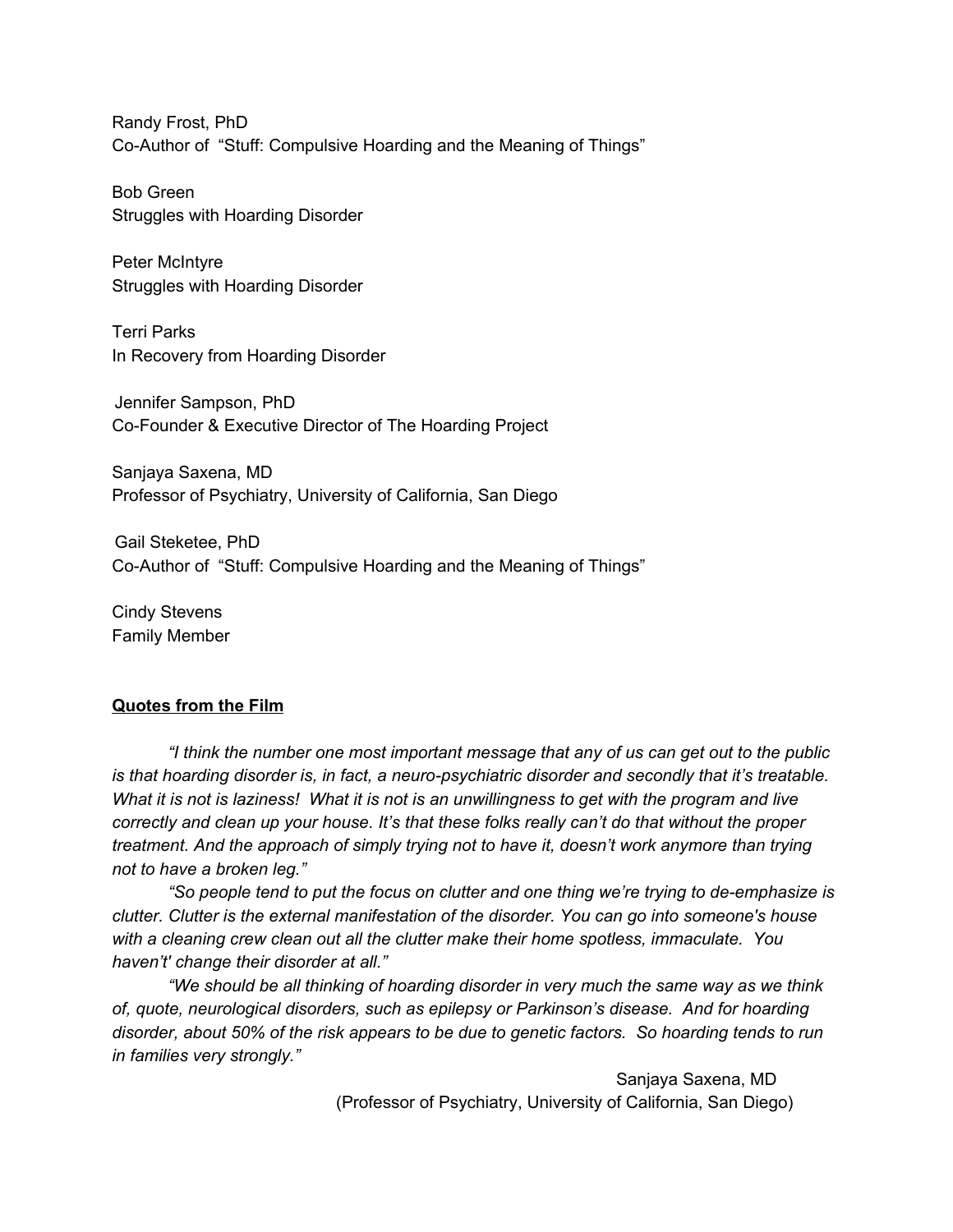*"Most of the people that we meet in middle-age who have it, remember that it started in their teenage years. And by the time you're in your late age you have collected quite a number* of things and if you can't get rid of any of them, then you're certainly going to be in trouble." Gail Steketee, PhD

(Co-Author of "Stuff: Compulsive Hoarding and the Meaning of Things")

**"***For decades I have wanted desperately to have this place the way it was when I first moved in and could invite friends over and broil fish for dinner and play mine host, and haven't been able to do that for many years."*

> Peter Mcintyre (Struggling with Hoarding Disorder)

*"My bedroom was definitely a health hazard. I had a lot of stuff that was stacking up and* so I put boxes on my bed and then it got to where at nighttime I'd just move the boxes to the *side 'cause I didn't have anywhere else to put them."*

"I felt that I was living a double life by -- I had a great job, uh, very involved n my *community. But I had to come home to eat and sleep in my home. Sometimes it was unbearable when you had the feeling of everything was caving in on you."*

"For the first year uh, that I started in therapy for hoarding, I did not go into a single thrift store. I was afraid to. At first, we didn't say okay this week, we're going to clean out stuff. We started out with -- what kind of stuff do I have and what does this stuff mean to me? And you *know, who am I? Who am I without my stuff?"*

*"I am totally amazed where I'm at right now in my life."*

Terri Parks (In Recovery from Hoarding Disorder)

*"Looking from my Dad's point of view, everything has value to him. Everything can be reused, repurposed or something." I think the stuff and the clutter has hindered him because* he's always saying, "I need to sort and I need to organize." But it seems like that's all he says he *does."*

> Cindy Stevens (Family Member)

*"At some point in time you realize that you have a problem. It screws up your relationships with your family. I feel that I've hurt them through my hoarding."*

> Bob Green (Struggling with Hoarding Disorder)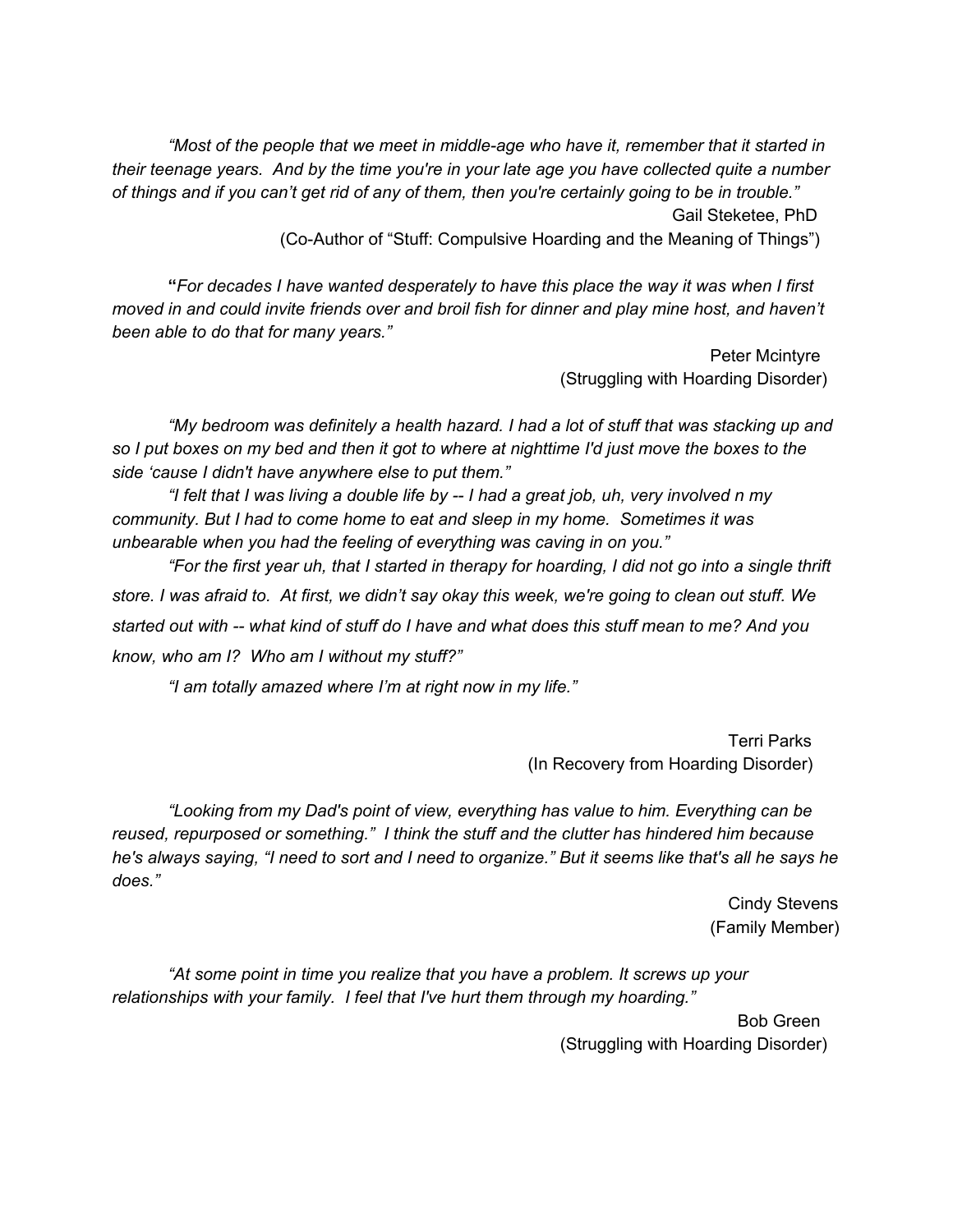*"It was surreal…the idea that he died of suffocation under a pile of garbage. God, that's not a way for anybody to go."*

> David Coffin (Family Member)

*"I knew there was stuff in that house but never to the extent that it was." "So it was, it's very emotional thinking: 'Did you do the right thing? Didn't you do the right thing? Do you have to feel guilty about this because it's a human being that needed help?' "*

> Hillary Estner (Neighbor to People Who Hoard)

## **##############**

# **Credits**

For More Information on Hoarding Disorder:

International OCD Foundation [–](https://hoarding.iocdf.org/) <https://hoarding.iocdf.org/>

| Director                  | David C. Coffin             |
|---------------------------|-----------------------------|
| Writer                    | Alice Irene Pifer           |
| Producer                  | David C. Coffin             |
| Producer                  | Alice Irene Pifer           |
| Music by Chris Hajian     |                             |
| Editor                    | David C. Coffin             |
| <b>Executive Producer</b> | Christopher L. Coffin       |
| Sound Design              | Alberto Moreno              |
| Colorist                  | Leo Fallas                  |
| Graphic Design            | lan Robinson                |
| Field Producer            | Janet Dalton                |
| Illustrator               | Christiana Sandoval Woodard |

Cinematography

Julia Dengel Brian Henderson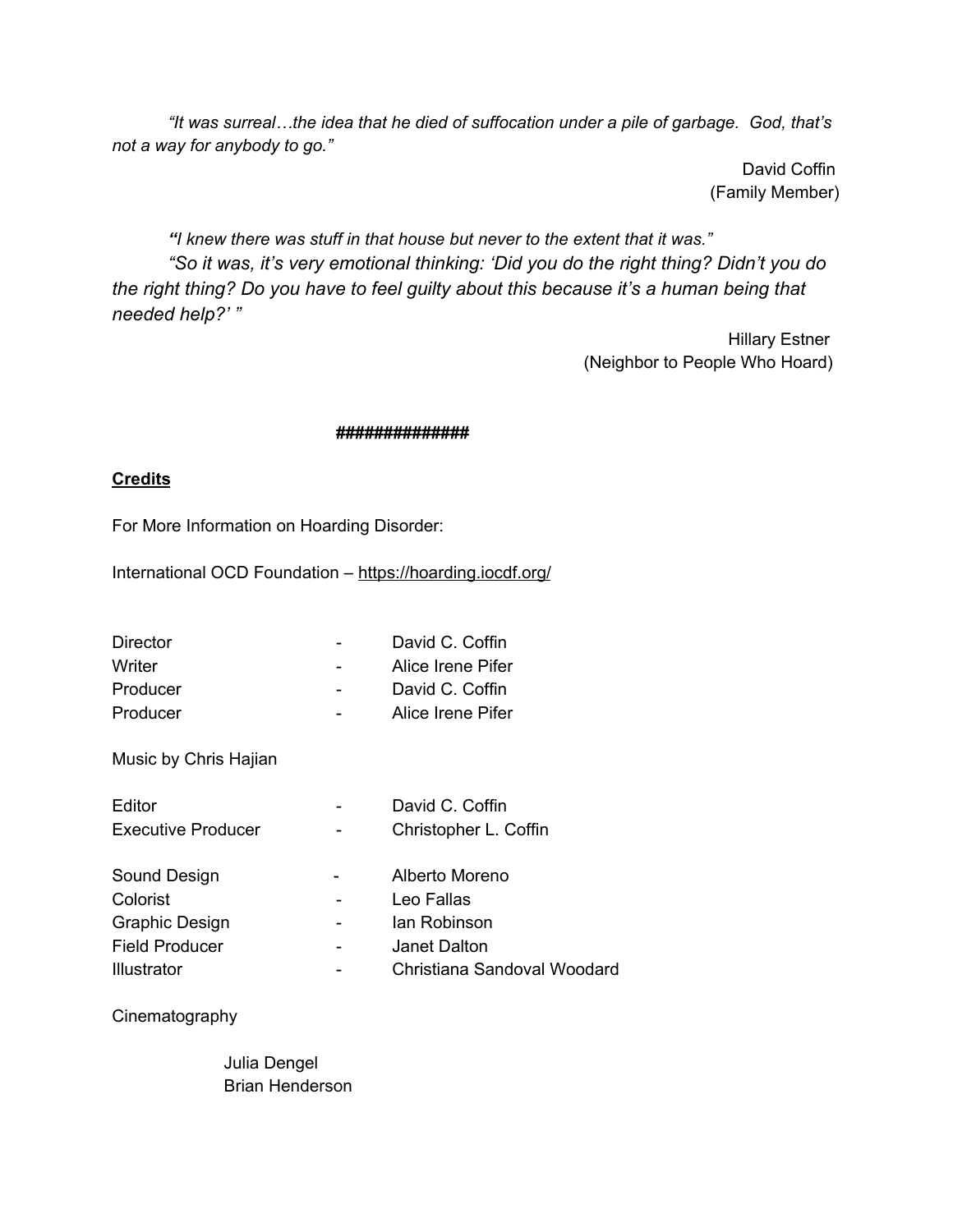Clayton Hereth Ronn Kilby Brian Robertshaw Howard Shack Richard White

# Sound Recording

Frederick Albright Frank X. Coakley Frank Forth Johnny Hagen Daniel Jacobs Matt Martin Eric Soma

# Advisors

Sally Roy Meredith White

| <b>Transcription Services</b> | - Moving On Productions, LLC<br>Media Transcripts Inc.                                                  |
|-------------------------------|---------------------------------------------------------------------------------------------------------|
| <b>Digital Media Services</b> | - DiJiFi<br>DuArt Media Services                                                                        |
| Legal Representation          | - Marc Simon and Daniel Benge (Fox Rothchild LLP)<br>Edgar D. Gankendorff (Provosty & Gankendorff, LLC) |
| Accounting                    | - Aaron J. LaGraize, CPA (Kushner LaGraize, LLC)                                                        |

Featuring (In Order of Appearance)

- · Hillary Estner
- · John Tikson
- · Helen Chiarello
- · David Coffin
- · Helen Bushwick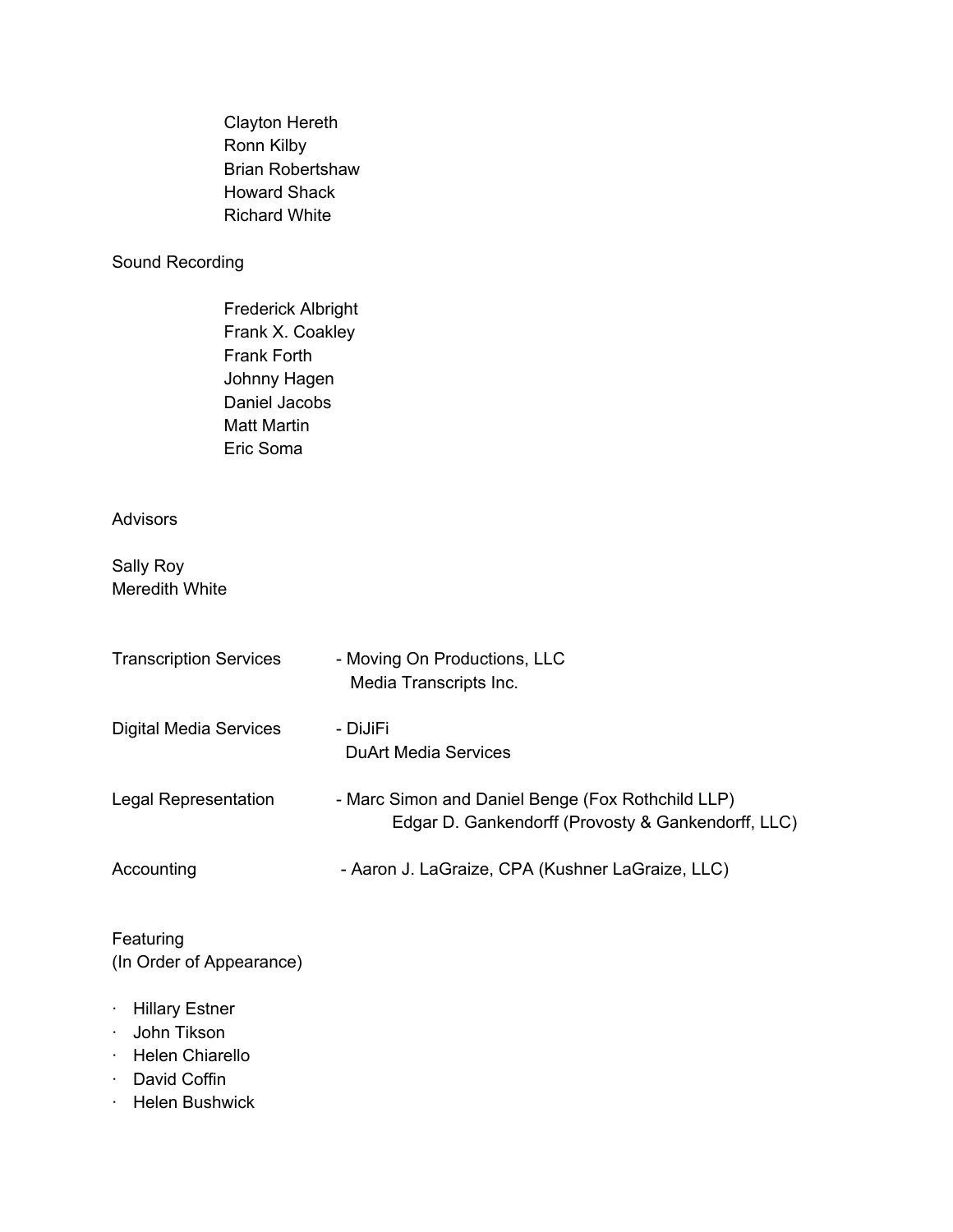- · Alan Estner
- · Catherine Ayers, PhD
- · Randy O. Frost, PhD
- · Gail Steketee, PhD
- · Sanjaya Saxena, MD
- · Cindy Stevens
- · Bob Green
- · Danielle Stevens
- · Jennifer Sampson, PhD
- · Janet Yeats, MSW
- · Peter McIntyre
- · Jesse Edsell-Vetter
- · Terri Parks
- · Barb Abel

## Special Acknowledgment

Helen Chiarello Richard Radecki Dennis Tikson

Philadelphia Hoarding Task Force, David Wengert Russian Orthodox Cathedral of the Transfiguration of Our Lord, Brooklyn, New York, The Very Reverend Wiaczeslaw Krawczuk

# **Special Thanks**

Steve Audette Terina Bainter Oliva Basu Bette Begleiter Susan R. Bernstein Helen Chiarello Amanda E. Coffin Avery Coffin Donald C. Coffin Monica R. Coffin Theresa Coffin Pete Connell Alexandra Deis-Lauby Tanya Dmitruk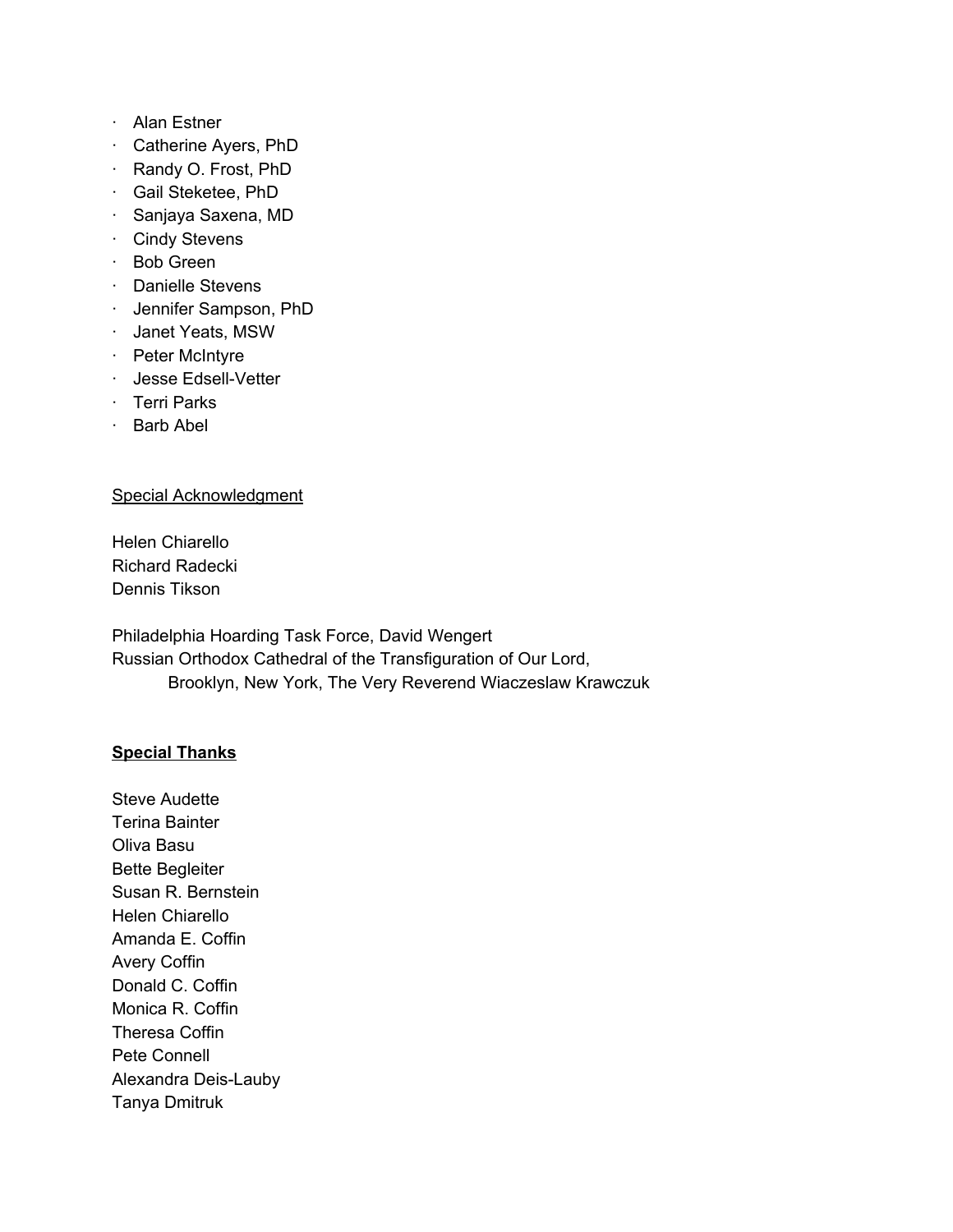Katharine Edmonds Eduard Freisler Florence Friedman Barbara Gilin John Giugliano Jeff Greenberg Chrissanth Gross Mike Hacker Anthony Ighani Liam Johnson Tami Kapule Michael Kelly Karl Lauby Daniel Andres Leon Jerome Lindauer Joseph Lovett Andrew Mapp Reverend Mike Matson Paul Messing Cynthia Millman Tim Moyle Ozier Muhammad Steven Pepe Pilar Muhammad The Pifer Family Michele L. Plorde, MPH Lisa Redd Rebecca Reitz Emily Rucker Kieran Sabin Stephen Sabin Irene Scaramazza Leslie Shapiro The Stevens Family Brian Tario Susan Tikson The Tikson Family Catie Wilkinson

…And Itty Bitty (The Cat)